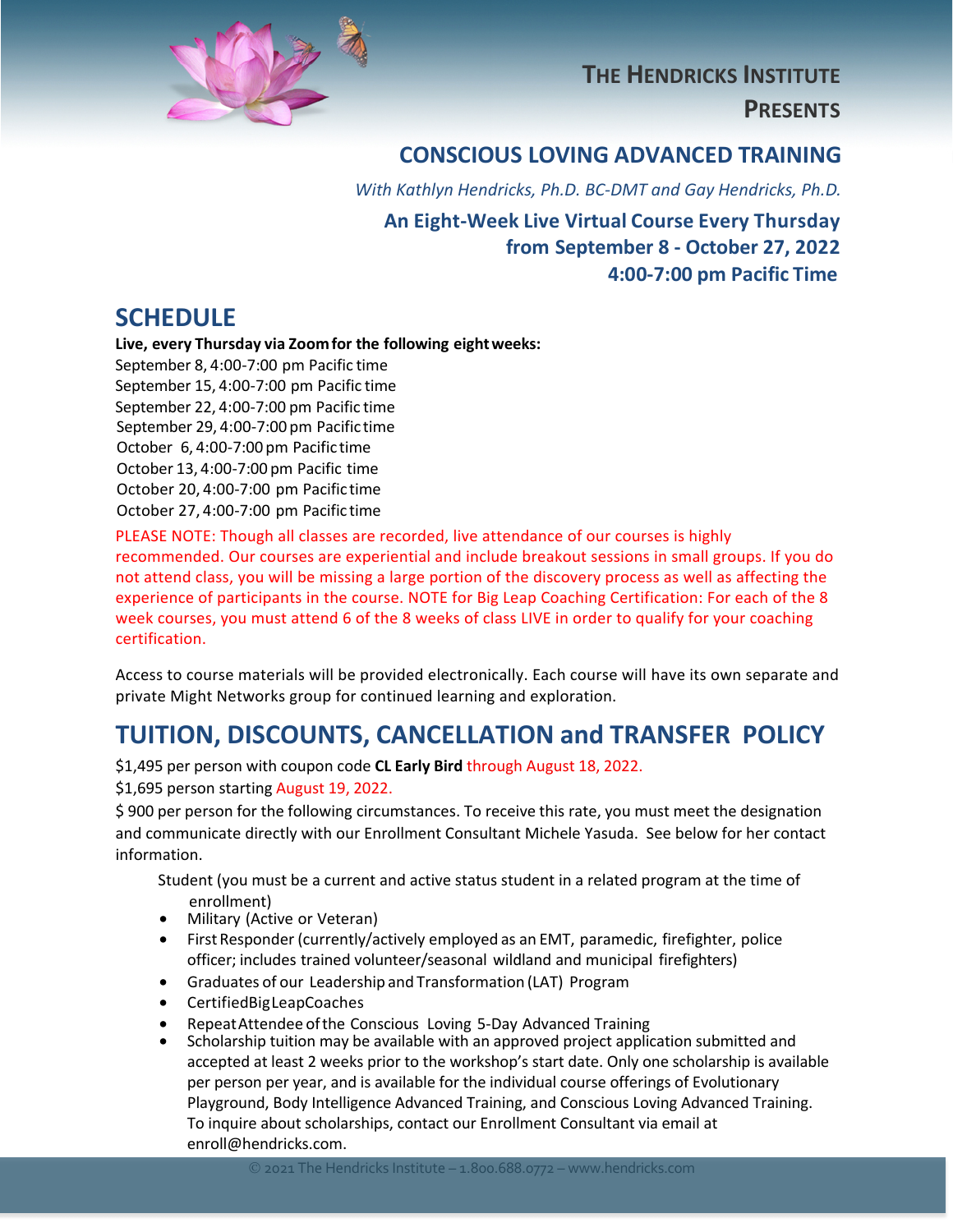• Cancellation Policy – 90% refund (10% withheld as a cancellation fee) of the training tuition paid less \$97 for the Essentials Online self-study program, up until September 7, 2022 (Pacific Time Zone). No refunds will be given after midnight on September 7, 2022 Pacific time.

• Transfer Policy – 10% transfer fee will be assessed and depending upon which future training you choose, the Early Bird discount may be forfeited, requiring additional monies to meet the full tuition amount for that training.

#### **REGISTRATION / INFORMATION / QUESTIONS**

You may register online at https://hendricks.com/seminars/ to access our on-line enrollment form, or call our Enrollment Consultant, Michele Yasuda, at 1-800-688-0772 ext. 803. Her email address is enroll@hendricks.com. Feel free to reach out to her with any questions about this training, the logistics, and more information about our other trainings.

**We offer the Conscious Loving Special price of \$1,495 for both this course and Evolutionary Playground when you enroll in both courses back-to-back. See our SEMINARS page on our website for more information about the Conscious Loving Special, [https://hendricks.com/seminars/.](https://hendricks.com/seminars/)** 

#### **HOW TO PARTICIPATE/ACCESS THE CLASS EACH WEEK**

You will receive an email about a week before the start of each course with the Zoom link to join the course on the designated dates. Be sure to check your Inbox and Spam/Junk folders.

### **PREPARATIONSUGGESTIONS**

1) To support your learning and exploration throughout this course, we suggest that you have **water** at hand for drinking, a notepad or journal, writing implements (pens, pencils, colored markers).

2) In addition, give attention to dressing in clothing that you like, that makes you happy, and is comfortable and allows you to move freely.

#### **PREREQUISITE AND OTHER PREPARATION RESOURCES**

**Prerequisite:** Completion of Evolutionary Playground (the Zoom-based virtual course or the live inperson 3-day course previously taught) or the Essentials 3-Day Seminar.

You will be gifted an electronic copy of Gay and Kathlyn's book titled **Lasting Love** upon completing your enrollment. A link to access this book will be included in your welcome letter. Be sure to check both your Inbox and Spam/Junk folders for this welcome email.

The Hendricks Institute website, www.hendricks.com, and The Foundation For Conscious Living website, https://foundationforconsciousliving.org/, have a variety of useful resources, including books, videos, CDs and online courses to support your ongoing learning experience.

We also recommend checking out our **Hearts in Harmony with Katie and Gay Hendricks** and **Foundation for Conscious Living** Facebook pages, and lastly, viewing our YouTube Channel for videos that will give you an orientation to our approach, https://www.youtube.com/user/hendricksinstitute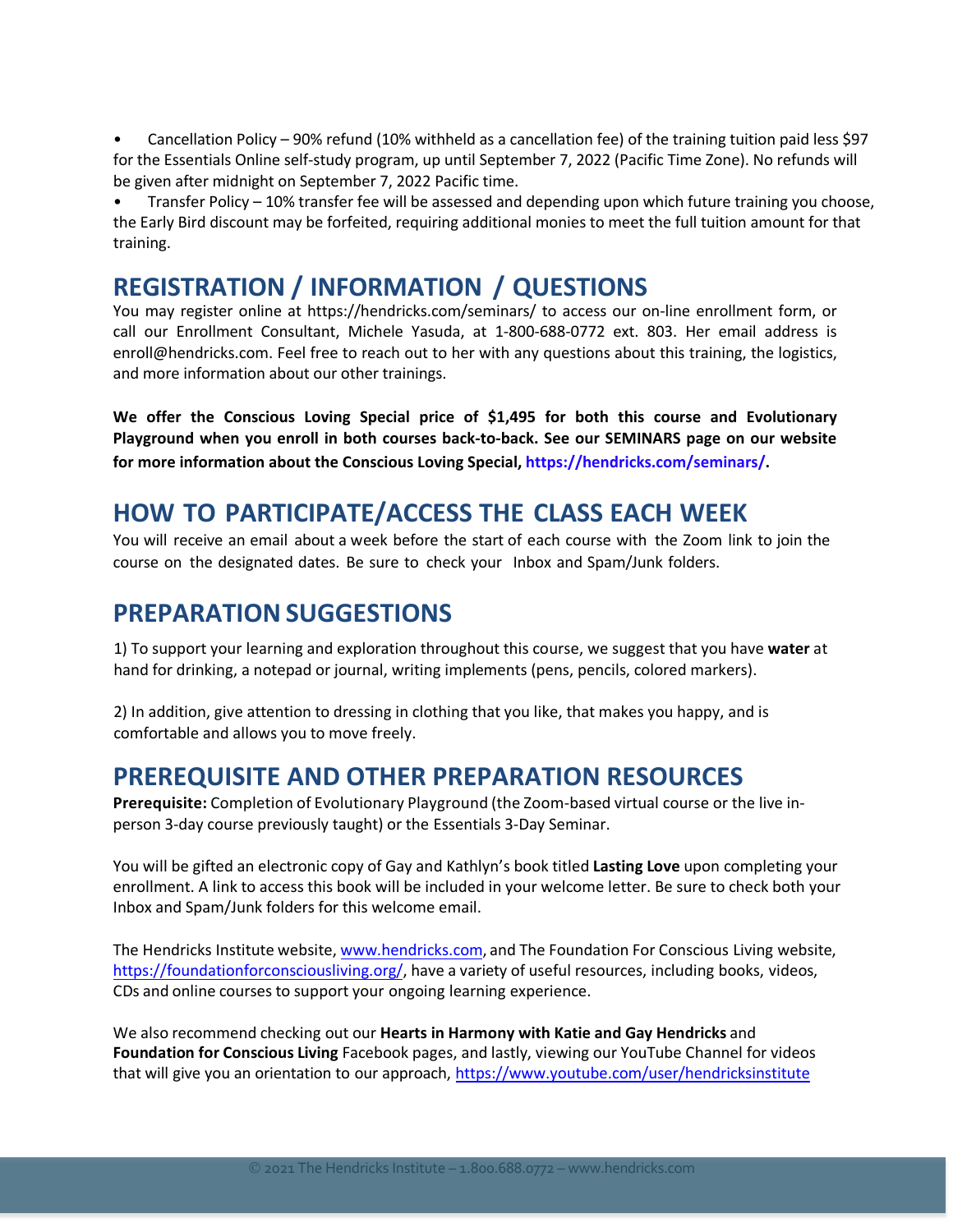## **COACHING CERTIFICATION REQUIREMENTS**

**In order to receive certification as a Big Leap Coach you must attend:**

-Evolutionary Playground: 4 of the 5 classes LIVE.

-Body Intelligent and Conscious Loving Advanced Trainings: 6 of the 8 classes LIVE.

NOTE for Big Leap Coaching Certification: For each of the 8 week courses, you must attend 6 of the 8 weeks of class LIVE in order to qualify for your coaching certification.

## **FIND US AND JOIN US ON SOCIAL MEDIA!**

https://www.facebook.com/relationshipadvice/?sk=app\_2392950137#/relationshipadvice

https://www.facebook.com/fclconnect/

https://twitter.com/@fclconnect

https://www.linkedin.com/in/kathlyn-katie-hendricks-9395361/

https://www.instagram.com/bigleaphome/